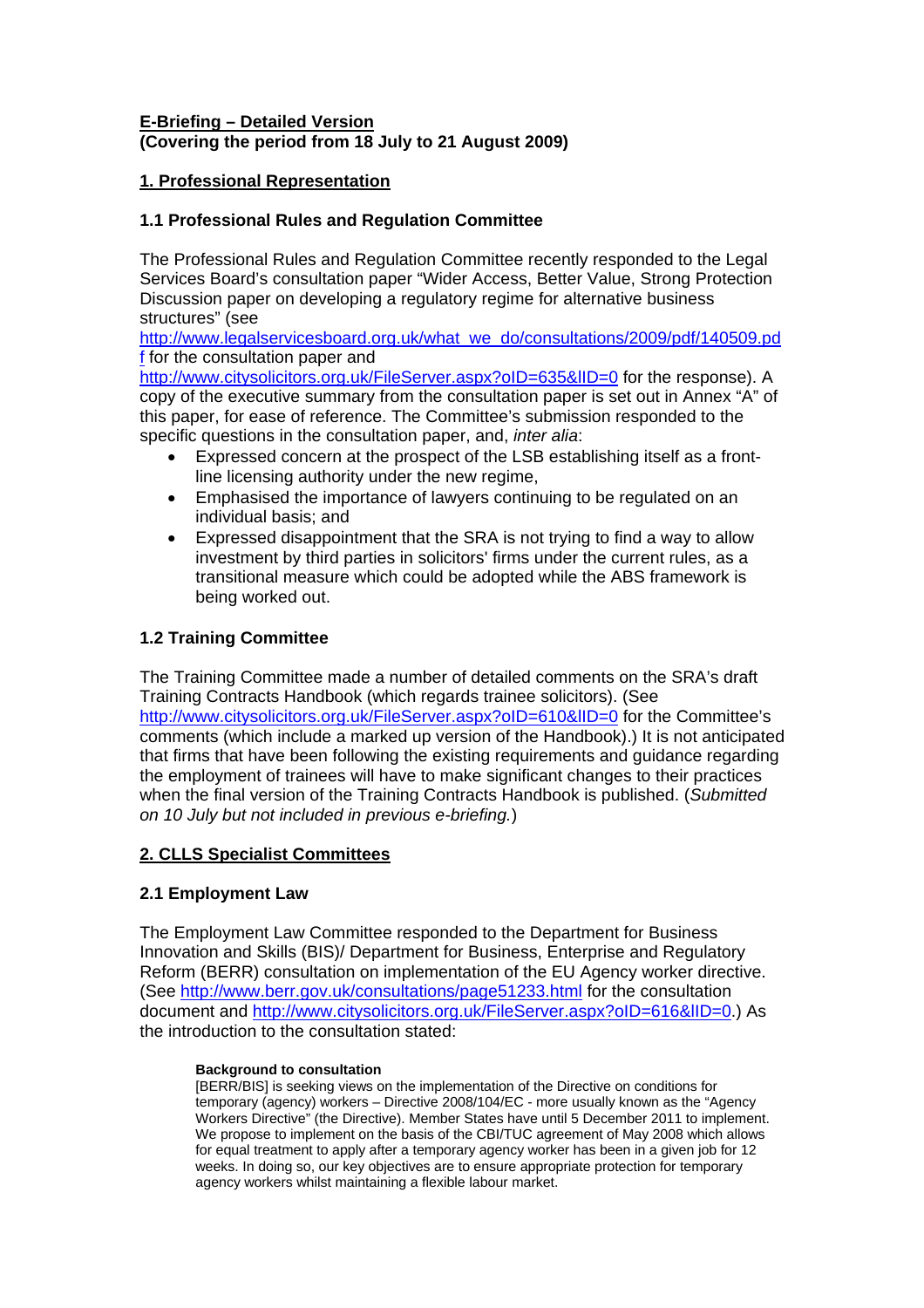#### **Purpose of consultation**

Our proposals reflect discussions held with key stakeholders since the text of the Directive was published in December 2008. We have sought to identify key concerns and the issues that will need to be addressed. This consultation opens up the debate so that implementation can reflect the real and legitimate interests of agency workers, temporary work agencies and hirers. This is the first stage of the Consultation process, running for 12 weeks until 31 July 2009. Following this, we will publish the Government's response and conduct a second stage consultation on draft Regulations, also inviting views on what practical advice users would welcome in the guidance which will accompany the Regulations.

#### **Areas for consultation**

In particular, we are seeking views on who should be covered by the Directive, eg the definition of: pay, holiday entitlement, duration of working time, the 12 weeks qualifying period, how the principle of "equal treatment" should be established, liability for compliance with obligations under the Directive, and dispute resolution.

The Committee's submission responded to a number of detailed questions in the consultation response form.

#### **2.2 Financial Law**

The Committee recently responded to the HMT consultation "Developing effective resolution arrangements for investment banks". (See [http://www.hm](http://www.hm-treasury.gov.uk/consult_investment_banks.htm)[treasury.gov.uk/consult\\_investment\\_banks.htm](http://www.hm-treasury.gov.uk/consult_investment_banks.htm) for a copy of the consultation paper and

http://www.citysolicitors.org.uk/FileServer.aspx?oID=615&IID=0 for the response.)

As indicated in the Budget, and the November Pre-Budget Report, the Government is conducting a detailed review of the resolution arrangements for failing investment banks. The consultation document outlined the Government's thinking on the changes to market practice, regulation and insolvency law that might be needed to deal with any future investment banking failure. The Government has stated that this document will be followed by further consultation in the Autumn.

In its response, the Committee made detailed comments with regards to:

- Trading, clearing and settlement issues;
- Client assets and money;
- Achieving effective resolution; and
- Consultation stage impact assessment.

## **2.3 Intellectual Property Law**

The Intellectual Property Law Committee recently responded to the plans for reform of the Patents County Court (PCC) being considered as part of the Costs Review and as put forward by the Working Group set up by the IP Court Users Committee. (See http://www.citysolicitors.org.uk/FileServer.aspx?oID=620&IID=0 for the response.) The response stated "We entirely agree that reform is required, both to ensure that SMEs have access to a cost-effective way of resolving patent disputes, and so that smaller patent disputes can also be resolved at a reasonable cost, no matter how big the parties. We support the general thrust of the reforms proposed..". The paper also set out a number of specific suggestions for the reform of the PCC.

## **2.4 Litigation**

The Litigation Committee responded to the Lord Justice Jackson's Preliminary Report on Civil Litigation Costs dated 8 May 2009 (the "Preliminary Report") (see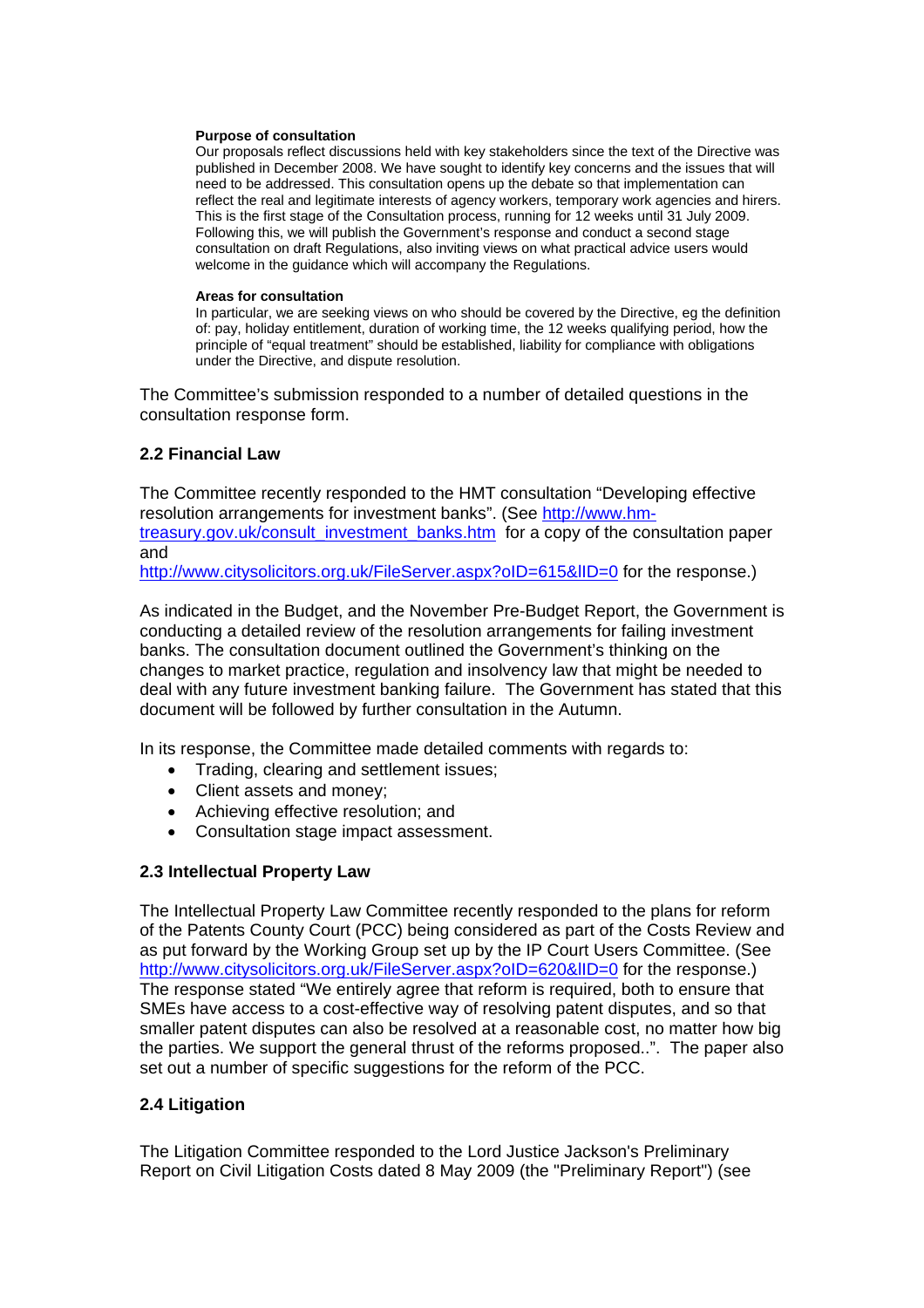[http://www.judiciary.gov.uk/about\\_judiciary/cost-review/preliminary-report.htm](http://www.judiciary.gov.uk/about_judiciary/cost-review/preliminary-report.htm) for the preliminary report and

http://www.citysolicitors.org.uk/FileServer.aspx?oID=624&IID=0 for the response). The submission mentioned that "In this response we address the points insofar as they concern commercial litigation, including litigation in the Commercial Court but keeping in mind that commercial cases also take place in other parts of the High Court including the Chancery Division and the general Queen's Bench Division... It is important in our view to keep at the forefront of this review that London is a popular venue of choice for international business clients for the resolution of their disputes. Any recommendations for reform of the civil justice regime in this jurisdiction should therefore be designed to ensure that this jurisdiction remains attractive to such clients for the resolution of their disputes." The submission also commented on the specific issues raised in the preliminary report. A list of the submission's main headings is set out in Annex "B", for ease of reference.

# **2.5 Planning & Environmental Law**

The Planning & Environmental Law Committee recently responded to the Communities and Local Government's Consultation Paper "Greater flexibility for planning permissions". (See

[http://www.communities.gov.uk/publications/planningandbuilding/flexibilitypermission](http://www.communities.gov.uk/publications/planningandbuilding/flexibilitypermissions) [s](http://www.communities.gov.uk/publications/planningandbuilding/flexibilitypermissions) for the consultation paper and

http://www.citysolicitors.org.uk/FileServer.aspx?oID=625&IID=0 for the response.) The consultation invited views on whether to introduce a mechanism for extending the time limits for the implementation of existing planning permissions, and to consider how to implement the procedure for making non-material amendments under section 190 of the *Planning Act 2008*. It also considered changes to the procedure for applications under section 73 of the *Town and Country Planning Act 1990*. The submission responded to the specific questions contained in the consultation paper, and also commented generally regarding:

- The need for clarification of
	- o Regulation 3(3) of the Town and Country Planning (Applications) Regulations 1988;
	- o the relevance of EIA Regulations; and
- The appropriate approach for making:
	- o minor material amendments;
	- o non-material amendments; and ,
	- o material non-minor amendments.

#### **2.6 Revenue Law**

The Revenue Law Committee recently responded to the HM Revenue and Customs consultation "Modernising Powers, Deterrents and Safeguards: Working with Tax Agents" (see<http://www.hmrc.gov.uk/budget2009/tax-agent-6440.pdf> for the consultation paper and http://www.citysolicitors.org.uk/FileServer.aspx?oID=626&IID=0 for the response). As the HMRC document states:

Since the inception of its Review of Powers, deterrents and safeguards HMRC has consulted on a number of aspects of the tax system with a view to modernisation and, where it makes sense, alignment across taxes. As part of this process the Review is now looking at how HMRC interacts with tax agents to ensure that clients' returns and claims are correct when submitted.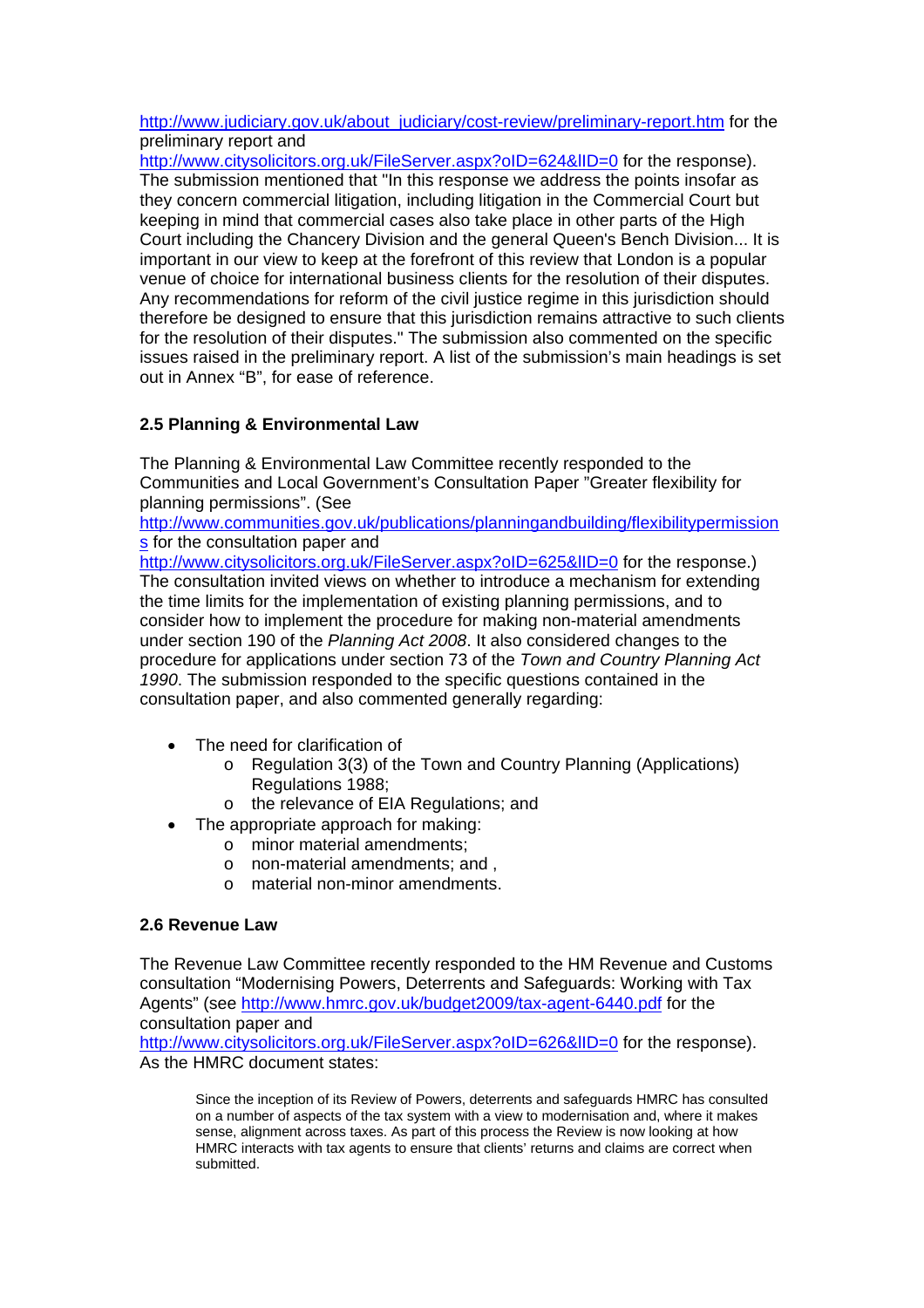The Committee's submission responded in detail to the questions contained in the consultation document, and stated in summary that::

We consider the key points are as follows:

- any new measures should be directed solely at increasing the quality of tax compliance, and should not be regarded as an opportunity to raise revenue by broadening the range of entities subject to tax penalties;
- financial penalties for agents will not assist in increasing the quality of tax compliance, and may even have the opposite effect by increasing insurance costs for agents and hence fees; as a result they should not be introduced;
- a system where agents can be reported by HMRC to their professional bodies in cases of persistent poor performance short of professional misconduct would have merit as long as the criteria for making a report were objective;
- a registration system is likely to be complex, expensive, and only offer any potential benefit in relation to those agents which are not already members of professional bodies; a better way to deal with the issue of unregulated agents found to be of poor quality would be to adjust upwards the risk weighting of taxpayers who are advised by them; and
- if a registration system were to be introduced and the cost passed to tax agents, this would increase the cost of advice to some degree and so potentially undermine the purpose of the new measures by decreasing the quality of tax compliance.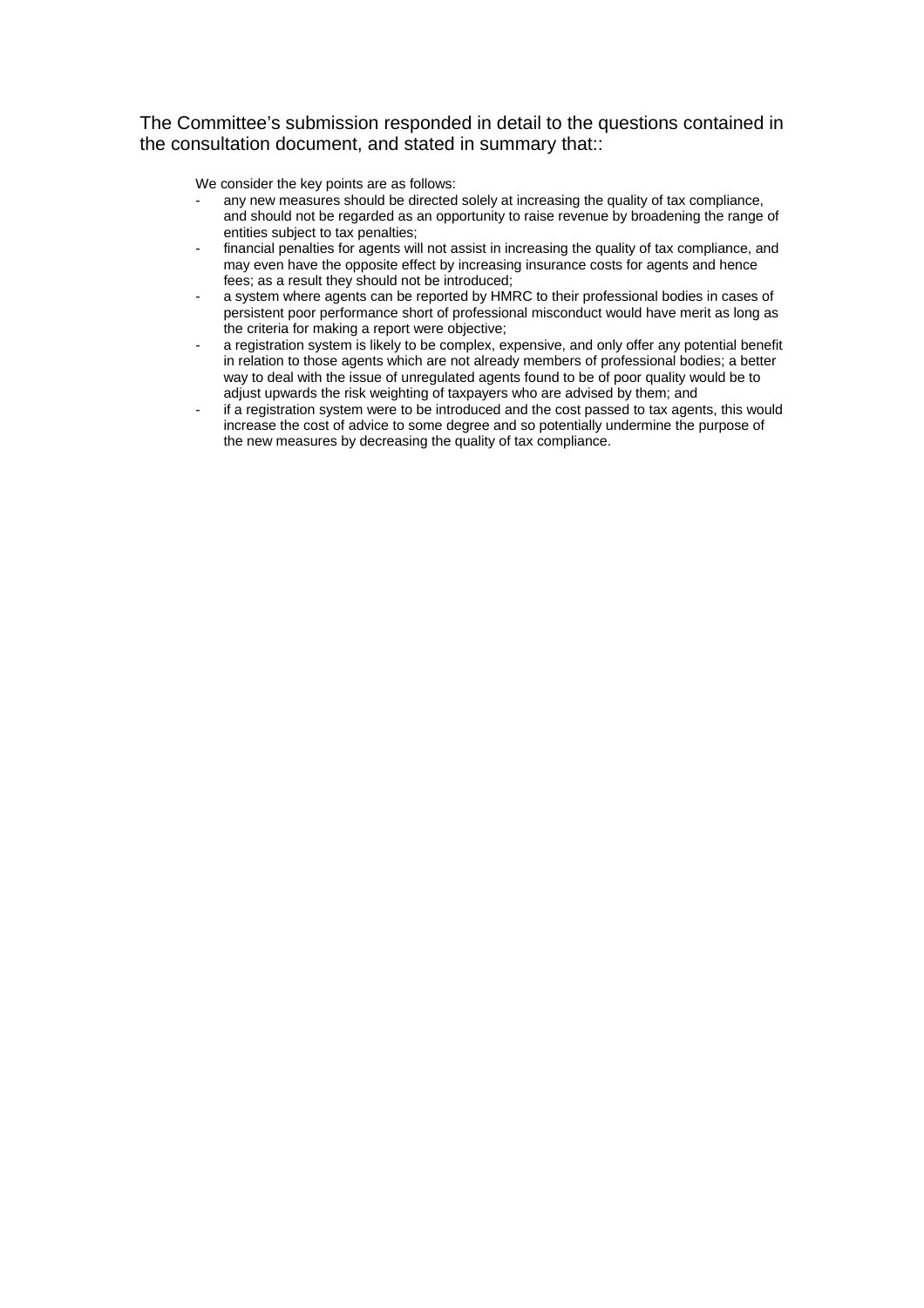## **Annex "A"**

## **Executive summary from the Legal Services Board's consultation paper "Wider Access, Better Value, Strong Protection Discussion paper on developing a regulatory regime for alternative business structures"**

## **1. Executive summary**

1.1. This discussion paper is an important step towards a liberalised, more consumer-driven market for legal services.

1.2. For centuries, legislation and professional regulatory rules have tightly restricted the management, ownership and financing of organisations that are permitted to offer legal services. Although the UK's legal services sector is internationally competitive and highly regarded, these regulatory restrictions have stopped it from realising its full potential. Regulation has limited innovation and competition in the way that legal services are delivered. It has constrained consumer choice and restrained normal market pressures on law practices to deliver their services efficiently and effectively. Regulation has gone beyond what is rightly necessary to protect citizens from the unethical practices of a tiny minority to a framework which has restricted businesses and consumers alike.

1.3. At the heart of the new regulatory environment for legal services is a process for scaling back these restrictions. Each of the approved regulators of the legal profession can become a licensing authority, able to grant licences to new types of providers with alternative business structures ("ABS"). The new types of firm might include a practice with a majority of non-lawyer managers, a high-street firm offering accountancy services alongside legal services, a large corporate firm offering personal client advisory work alongside larger scale work, in areas such as personal injury, which may be susceptible to "commoditisation" or even a law firm floated on a stock exchange.

1.4. As the new body responsible for overseeing the regulation of legal services in England and Wales, the Legal Service Board ("LSB") is committed to driving this agenda forward, because it potentially offers considerable benefits to consumers of legal services, be they private individuals or organisations of all shapes and sizes. We cannot predict precisely how the market will develop so we are keen to receive input from market participants. But we anticipate greater flexibility in service delivery, including better use of new technology; more effective use of staff from a variety of professional backgrounds; and firms seeking to better inform and engage with the users of their services as they seek to build loyalty and reputation in the marketplace.

1.5. We also foresee benefits for individual lawyers and firms that embrace new opportunities that a more competitive market place offers. The difficulties faced by parts of the sector in the current economic downturn adds to our conviction that modernisation of the restrictive regulatory framework is timely.

1.6. So we have moved beyond the debate about *whether* to open up the market to ABS. That was settled when the Legal Services Act 2007 ("The Act") was passed by Parliament. Instead, this paper sets out plans for *when* and *how* the market will be opened. It also seeks comments from stakeholders about how the new types of legal services providers should be regulated.

1.7. Our timetable for opening the market makes clear our objective that the first ABS licences should be granted in mid-2011. There is much work to be done to achieve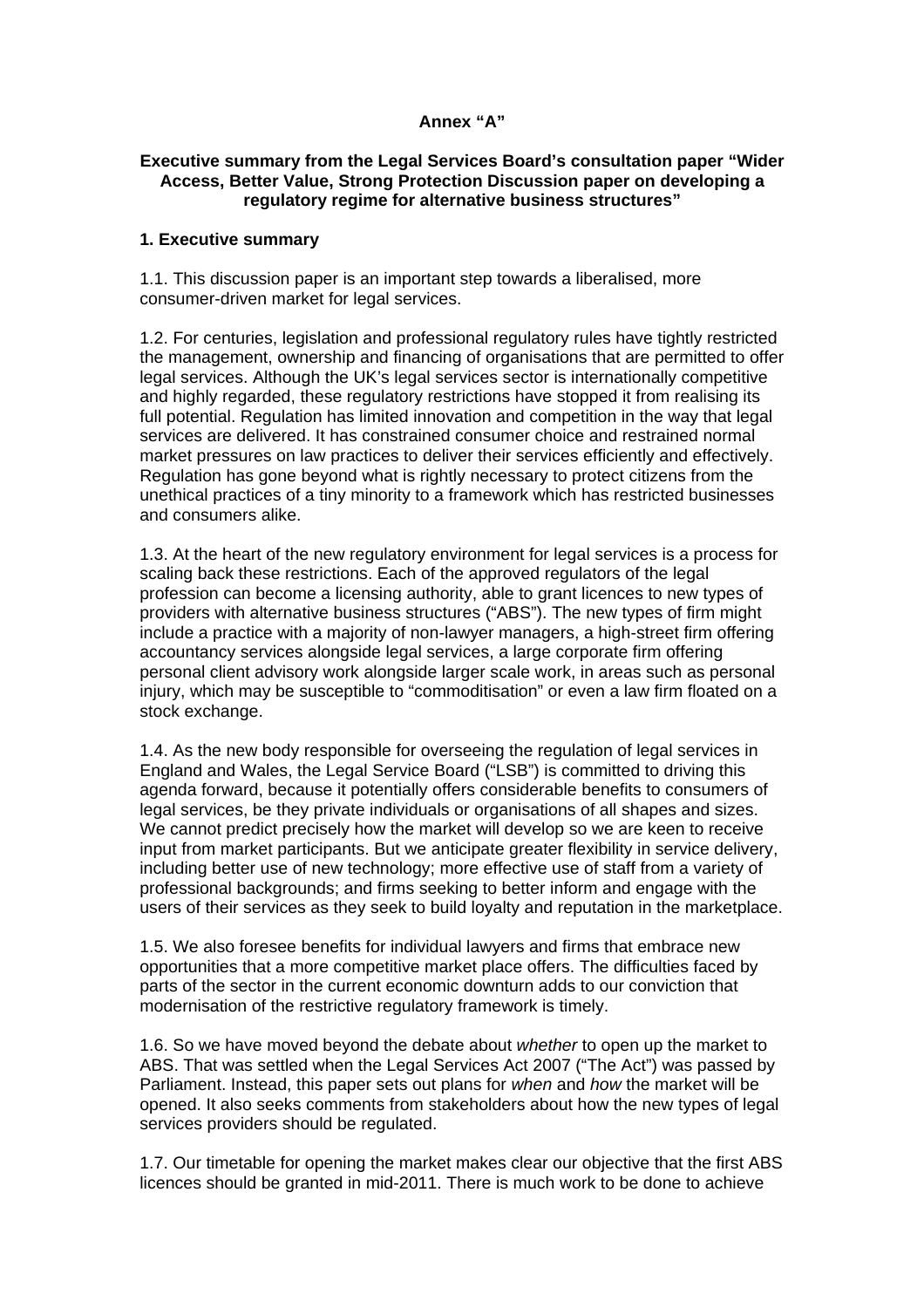this ambition. Getting a new licensing framework in place will require sustained commitment and focus from a number of stakeholders. But we are convinced that it is achievable. We will give this matter high priority and we expect the approved regulators will do the same, given our shared statutory objectives. We will set up a high-level ABS Implementation Group which will bring together these key players and others to maintain momentum and foster a partnership approach to the development of the regime.

1.8. The LSB is primarily an oversight regulator with backstop direct licensing powers. We expect and hope that a number of approved regulators will seek to become licensing authorities and we will do what we can to facilitate that. By 2011 a regulatory landscape should be in place which offers different types of firm the opportunity to apply for a licence. However, as the LSB cannot be certain that will be the case, it will also make preparations to take on the responsibility of directly licensing firms with ABS if it proves necessary. We plan to issue our own licensing rules in the first half of 2011 if that is what is needed to deliver our ambition of a mid-2011 start date for ABS licensing.

1.9. Potential licensing authorities will need to develop licensing rules to deal with the risks associated with ABS. We are determined that clients will not have lower standards of protection using the services of licensed firms than they would if they went elsewhere in the market. Nor will licensed firms be able to ignore actual or potential conflicts of interest: to do so leaves clients unprotected and, by reducing confidence in legal services providers generally, undermines one of the LSB's regulatory objectives of upholding the rule of law.

1.10. There is a lack of clarity and consensus about the nature of the risks associated with opening the market to ABS. So this paper seeks views and evidence about the risks to the regulatory objectives from different types of ABS. It is important to ask which risks are unique to a more open market, and which are already a feature of the legal services sector today. Our initial assessment is that many risks fall into the latter category.

1.11. We are clear that regulators of ABS will need to make major changes to the way in which they regulate. A shift in focus is required, from regulating the conduct of individual lawyers, towards regulation of the entity providing legal services and we welcome recent moves in that direction made by some regulators. This will impact upon the way in which licensing rules are drafted and licensing applications assessed. But it will be of even greater significance to the way in which regulators and firms work together to ensure compliance on an ongoing basis.

1.12. There are parallels here with current debate about the future regulation of firms that provide legal services to corporate clients. We expect that regulators will want to take a joined-up approach to responding to these challenges, for example, in ensuring the right knowledge levels in staff, ensuring that relationships with large players are both challenging and well-informed and getting the right balance between a focus on principles and more detailed requirements. They need to develop an approach to regulation which is focused on the risks and is fit for purpose for the legal services landscape of tomorrow.

1.13. The Act includes considerable and important consumer protection safeguards, so we will approach calls for additional entry requirements with some caution. More detailed consultation on the content of licensing rules will follow later in 2009, but we are keen to get early input from stakeholders about the substantive issues. Ideas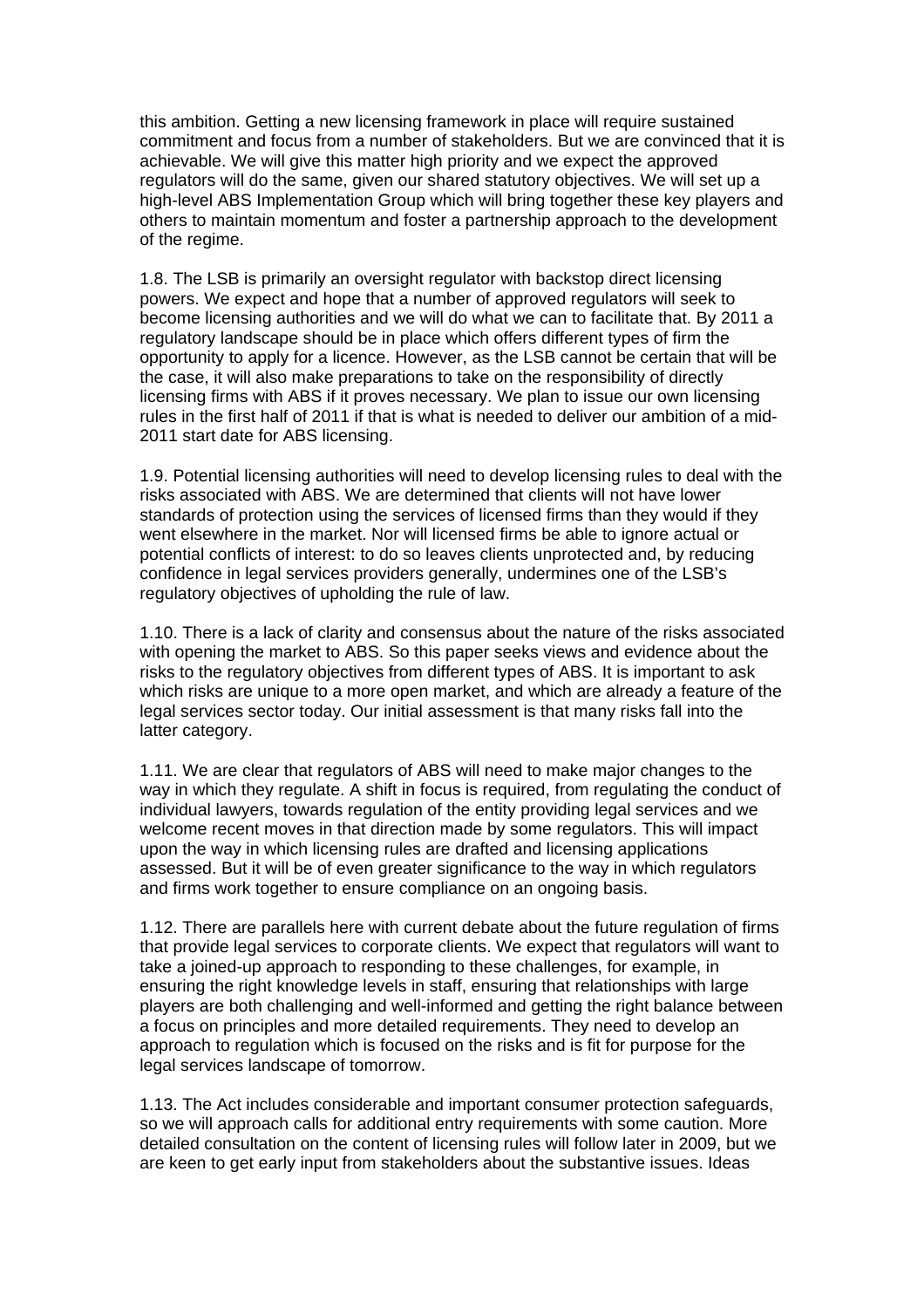about how regulators can manage and mitigate identified risks associated with ABS without erecting undue barriers to entry would be particularly helpful.

1.14. Finally, the paper starts an important discussion about the future regulation of "special bodies" including trade unions and not-for-profit organisations. These bodies are an important part of the legal services landscape and in some cases play a vital role in offering access to justice to disadvantaged consumers. Before including them in the licensing regime, we need to be clear about the nature and intensity of regulation merited by the particular risks associated with these bodies.

1.15. The deadline for written responses to this consultation is 5pm on **14 August 2009**. We urge all interested parties to respond and where possible include hard, ideally quantified, evidence. This will help us in shaping a regulatory regime which delivers wider access, better value and strong protection for consumers of legal services.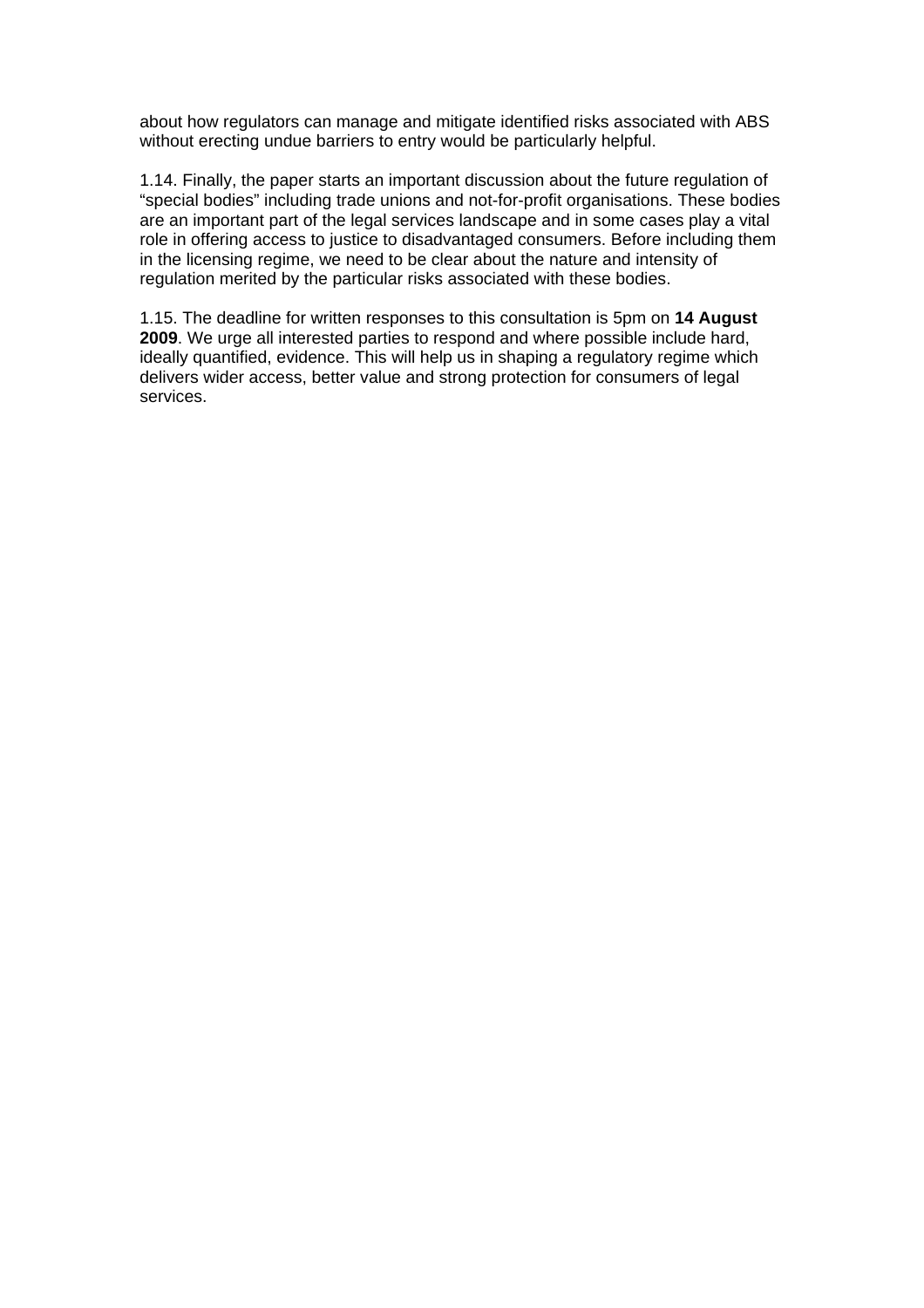#### **Annex "B"**

Litigation Committee response to the Lord Justice Jackson's Preliminary Report on Civil Litigation Costs dated 8 May 2009 – main headings

## **PART 1: THE COSTS RULES AND THE COSTS WAR**

**Should the indemnity principle be abolished (Chapter 3, paragraph 5.48, page 37)?**

**Does the Costs War serve the public interest or benefit the profession as a whole (Chapter 3, paragraph 5.50, pp.37-8)? If not, what further measures should be taken to stamp out such litigation?** 

## **PART 2: COURT FEES**

**Should there be full-cost pricing for the civil courts (Chapter 7, paragraph 5.2, page 70)?** 

#### **PART 4: THE FUNDING OF CIVIL LITIGATION**

**Before the event insurance** 

**Third party funding** 

**Are [conditional fee agreements ("CFAs")] in their present form satisfactory (Chapter 16, paragraph 5.7(i), page 173)?** 

**If not, what reforms might be made in order to create appropriate incentives for all involved in the litigation process (Chapter 16, paragraph 5.7(ii), page 173)?** 

**The impact of CFAs on particular categories of litigation (Chapter 16, paragraph 5.7(iii), page 173)** 

**Self financing (Chapter 17, paragraph 4.1, page 176)** 

**CLAF and SLAS (Chapter 18, paragraph 1.6, page 178)** 

**Contingency fees (Chapter 20, paragraph 4.1, page 194)** 

Should solicitors and counsel be permitted to act on contingency fee agreements?

If so and if costs shifting remains, what form should that cost shifting take? In particular, should the losing party pay the additional element of costs (i.e. the amount by which the contingent fee exceeds costs assessed on the conventional basis)?

If contingency fees are permitted, what form of regulation should be imposed?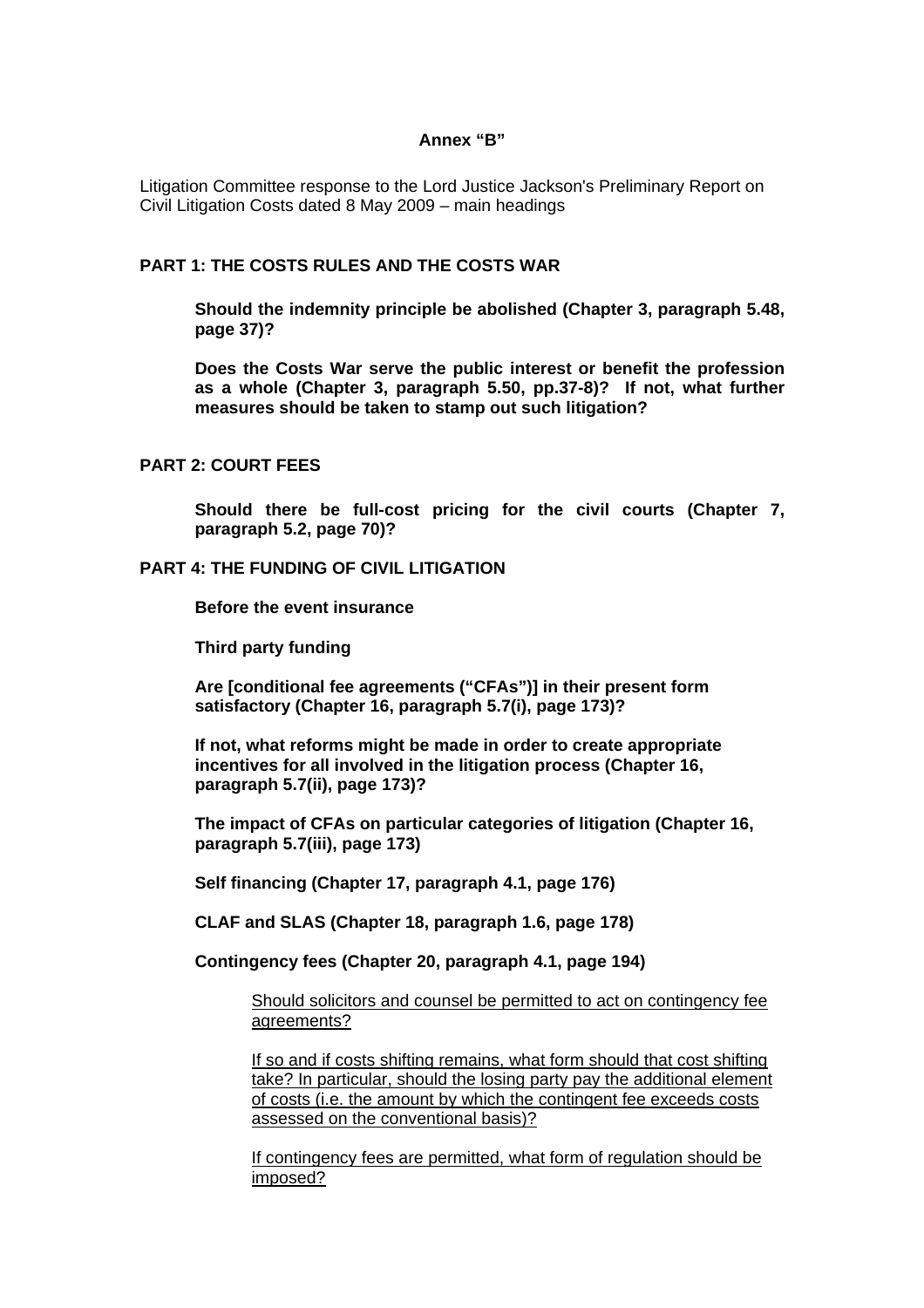If the concept of lawyers working on contingency fees is unacceptable, do the considerations set out in this chapter militate in favour of setting up a CLAF or a SLAS, as discussed in chapters 18 and 19?

## **PART 5: FIXED COSTS**

**Fixed costs, tariff costs or predictable costs across the board? (Chapter 23, paragraph 5.1, page 218)**

**Retrospective assessment of costs by reference to the amount of work reasonably done?**

**Litigation divided into categories, with a fixed costs or similar regime for some categories only**

**Benchmark costs** 

#### **PART 7: SOME SPECIFIC TYPES OF LITIGATION**

#### **Large commercial claims (Chapter 32, paragraph 4.2, page 281)**

#### **Chancery litigation**

Should *Agassi v Robinson* ([2005] EWCA Civ 1507) be reversed (Chapter 33, paragraph 6.2, pp.299-300)?

The cost neutral regime and *Beddoe* applications (Chapter 33, paragraph 6.3, page 300)

What should be done about pre-action protocols (Chapter 33, paragraph 6.4, page 300)?

Should there be a limitation on the amount of costs which can come out of a trust fund or estate (Chapter 33, paragraph 6.5, page 300)?

What to do about neighbour disputes (Chapter 33, paragraph 6.6, pp.300-301)?

Should there be a Chancery fast track (Chapter 33, paragraph 6.7, page 301)?

Minority shareholder petitions (Chapter 33, paragraph 6.8, page 301)

Encouraging settlement of probate claims (Chapter 33, paragraph 6.9, page 302)

The role of conventional mediation (Chapter 33, paragraph 6.10, page 301)

# **Collective actions**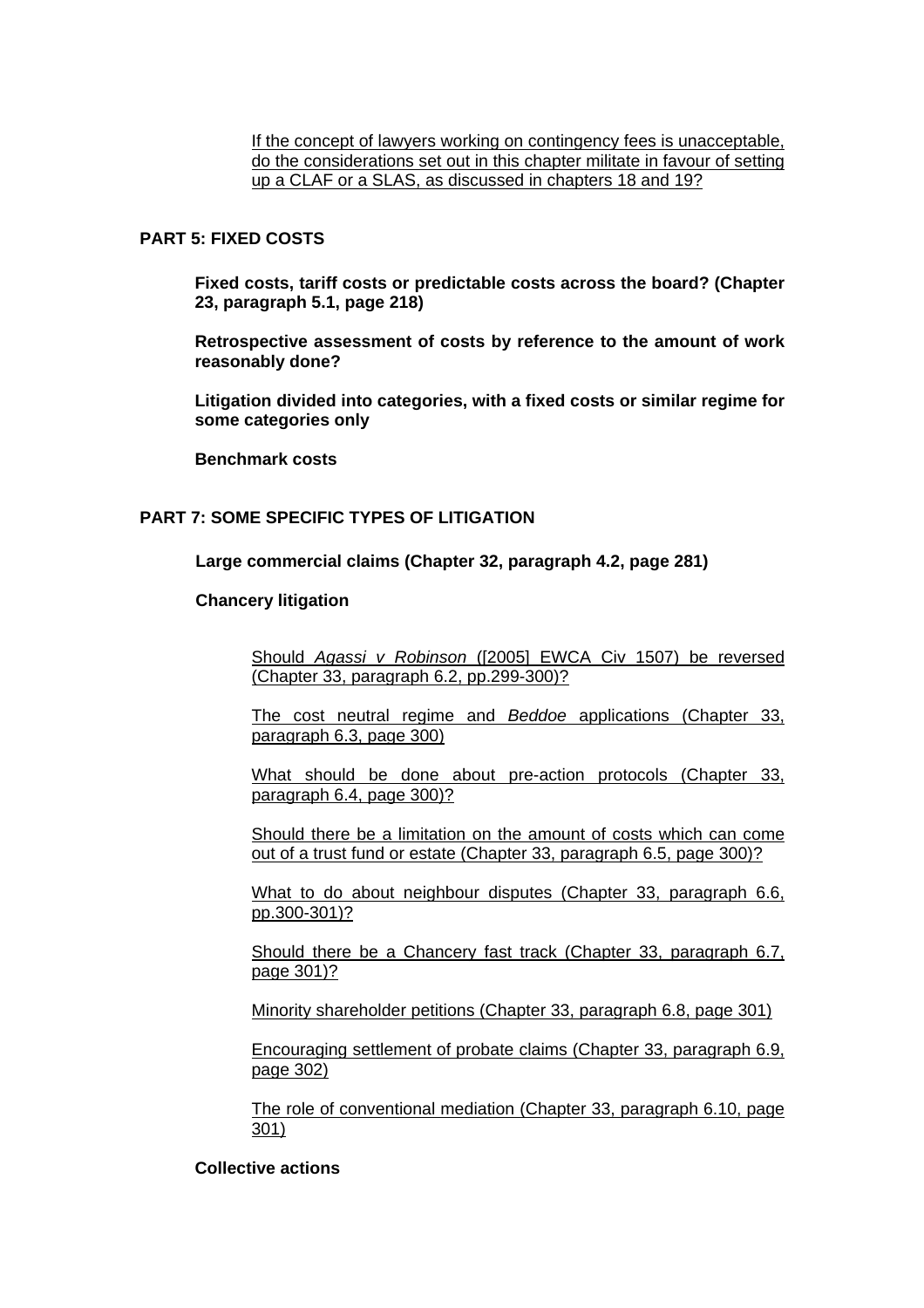**Court of Appeal** 

## **PART 8: CONTROLLING THE COSTS OF LITIGATION**

**Electronic disclosure** 

**Disclosure generally** 

**Witness statements** 

**Expert reports** 

**Case management** 

Pre-action protocols

*Simplification of the protocols / stricter time limits* 

*Ability of defendants to issue proceedings*

Process to trial

Docket system

ADR

**Trials** 

**Cost capping** 

## **Should the cost shifting rule be modified?**

Preliminary observations

Issues identified in Chapter 46 of the Preliminary Report

## **The recoverability of success fees and ATE premiums (Chapter 47, paragraph 5.1, page 482)**

The appropriateness of the levels of success fees currently set in different types of litigation

The appropriateness of the levels of ATE premiums currently charged in different types of litigation

Should success fees and ATE premiums continue to be recoverable under costs orders?